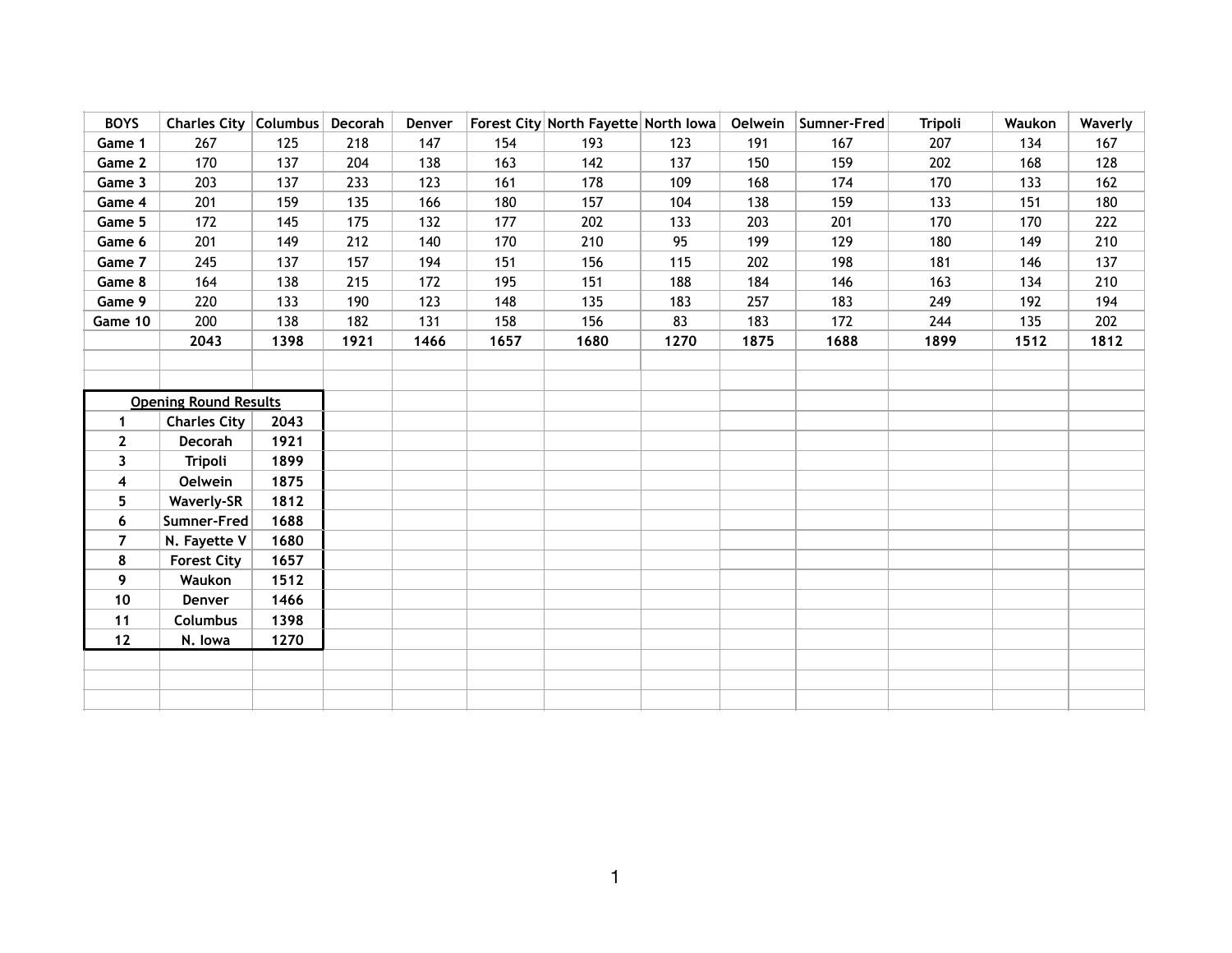| <b>GIRLS</b>                 | Charles City   Columbus |      | Decorah | Denver |      | Forest City North Fayette North Iowa Oelwein Sumner-Fred |      |      |      | <b>Tripoli</b> | Waukon | Waverly |
|------------------------------|-------------------------|------|---------|--------|------|----------------------------------------------------------|------|------|------|----------------|--------|---------|
| Game 1                       | 174                     | 138  | 182     | 116    | 149  | 139                                                      | 131  | 77   | 144  | 161            | 157    | 200     |
| Game 2                       | 180                     | 166  | 156     | 145    | 151  | 146                                                      | 121  | 84   | 158  | 142            | 136    | 113     |
| Game 3                       | 169                     | 93   | 167     | 119    | 210  | 174                                                      | 91   | 103  | 126  | 194            | 133    | 146     |
| Game 4                       | 122                     | 129  | 136     | 118    | 192  | 159                                                      | 105  | 116  | 157  | 159            | 133    | 137     |
| Game 5                       | 167                     | 150  | 158     | 82     | 146  | 171                                                      | 86   | 140  | 120  | 214            | 146    | 132     |
| Game 6                       | 172                     | 103  | 139     | 111    | 161  | 167                                                      | 118  | 94   | 115  | 121            | 175    | 185     |
| Game 7                       | 138                     | 105  | 165     | 141    | 189  | 157                                                      | 115  | 117  | 145  | 147            | 139    | 156     |
| Game 8                       | 221                     | 131  | 168     | 124    | 180  | 123                                                      | 109  | 124  | 115  | 148            | 114    | 179     |
| Game 9                       | 141                     | 146  | 134     | 135    | 169  | 192                                                      | 102  | 141  | 157  | 146            | 131    | 186     |
| Game 10                      | 144                     | 147  | 176     | 125    | 182  | 166                                                      | 109  | 99   | 182  | 191            | 99     | 164     |
|                              | 1628                    | 1308 | 1581    | 1216   | 1729 | 1594                                                     | 1087 | 1095 | 1419 | 1623           | 1363   | 1598    |
|                              |                         |      |         |        |      |                                                          |      |      |      |                |        |         |
| <b>Opening Round Results</b> |                         |      |         |        |      |                                                          |      |      |      |                |        |         |
| 1                            | <b>Forest City</b>      | 1729 |         |        |      |                                                          |      |      |      |                |        |         |
| $\mathbf{2}$                 | <b>Charles City</b>     | 1628 |         |        |      |                                                          |      |      |      |                |        |         |
| $\mathbf{3}$                 | <b>Tripoli</b>          | 1623 |         |        |      |                                                          |      |      |      |                |        |         |
| 4                            | <b>Waverly-SR</b>       | 1598 |         |        |      |                                                          |      |      |      |                |        |         |
| 5                            | N. Fayette V            | 1594 |         |        |      |                                                          |      |      |      |                |        |         |
| 6                            | Decorah                 | 1581 |         |        |      |                                                          |      |      |      |                |        |         |
| 7                            | Sumner-Fred             | 1419 |         |        |      |                                                          |      |      |      |                |        |         |
| 8                            | Waukon                  | 1363 |         |        |      |                                                          |      |      |      |                |        |         |
| 9                            | Columbus                | 1308 |         |        |      |                                                          |      |      |      |                |        |         |
| 10                           | Denver                  | 1216 |         |        |      |                                                          |      |      |      |                |        |         |
| 11                           | <b>Oelwein</b>          | 1095 |         |        |      |                                                          |      |      |      |                |        |         |
| 12                           | N. Iowa                 | 1087 |         |        |      |                                                          |      |      |      |                |        |         |
|                              |                         |      |         |        |      |                                                          |      |      |      |                |        |         |
|                              |                         |      |         |        |      |                                                          |      |      |      |                |        |         |
|                              |                         |      |         |        |      |                                                          |      |      |      |                |        |         |
|                              |                         |      |         |        |      |                                                          |      |      |      |                |        |         |